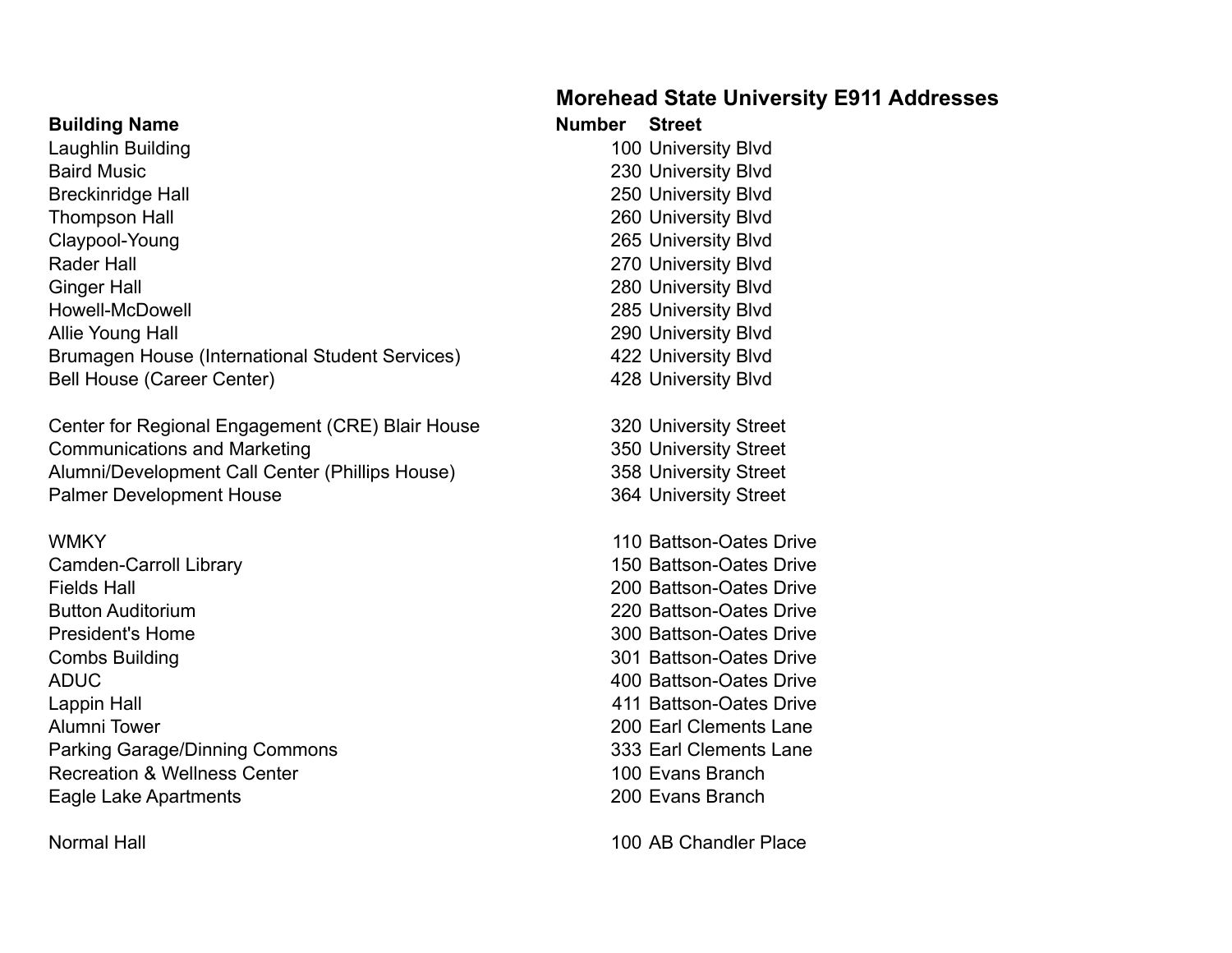West Mignon Hall **101 Page Drive** Mignon Hall 150 Page Drive Mignon Tower 2008 175 Page Drive East Mignon Hall 200 Page Drive

Mays Hall **Mays Hall** 125 Vaughan Drive Cartmell Hall 2008 Cartmell Hall 2008 Cartmell Hall 2008 2009 2012 2022 2023 Butler Hall **175 Vaughan Drive** Academic-Athletic Center (Athletics Office) 111 Playforth Place Jayne Stadium 150 Playforth Place Eagle Center 201 Playforth Place Sonny Allen Field 230 Playforth Place Softball Field 301 Playforth Place

Kentucky Folk Art Center 102 West First Street

Lloyd Cassity Building 141 Third Street B.F. Reed Hall 151 Fourth Street Enrollment Services 120 Normal Avenue

Honors House 209 Elizabeth Avenue KCTM (New) 185 East First Street Innovation Launchpad 149 East Main Street Wetherby Gym 600 and 100 and 100 and 100 and 100 and 100 and 100 and 100 and 100 and 100 and 100 and 100 and 100 and 100 and 100 and 100 and 100 and 100 and 100 and 100 and 100 and 100 and 100 and 100 and 100 and 100 and 1 Rice Service Building 180 Martindale Drive Space Science Center 235 Martindale Drive

Andrews Hall **150 AB Chandler Place** Cooper Hall 275 AB Chandler Place

Tracking Station **100** Satellite Drive Nunn Hall 200 Satellite Drive

3rd Street Eats 140 Third Street